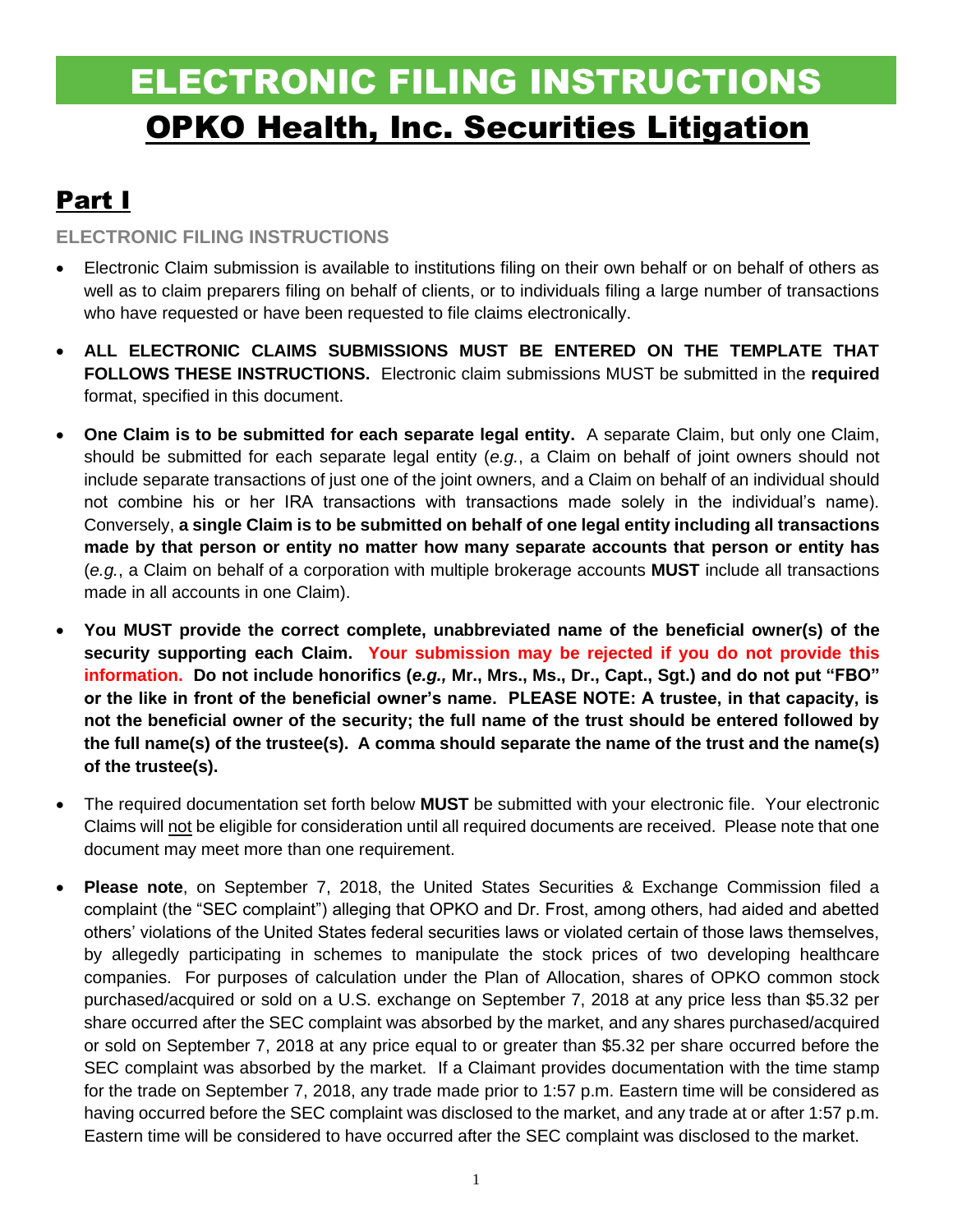#### **1. ONE SIGNED PROOF OF CLAIM AND RELEASE**

- You **MUST** complete the Claimant Information Page, (Part I, page 2) and Release of Claims and Signature Page, (Part IV pages 8-9) of a single Proof of Claim and Release Form ("Claim Form"), which will serve as an "umbrella" or "master" claim form for all Claims in your electronic file.
- The Claim Form **MUST** be signed by an authorized signatory who is listed on your signature verification document and state the capacity (job title) of the signatory.
- If you are filing on behalf of multiple beneficial owners, use the term "Various Beneficial Owners" for the beneficial owners' names. However, as noted above, the correct complete unabbreviated name of each beneficial owner (without honorifics) **MUST** be provided for each Claim in your electronic Claim submission.

#### **2. SIGNATURE VERIFICATION DOCUMENT**

- If you are an institution filing on your own behalf or on behalf of other beneficial owners or a claim preparer filing on behalf of beneficial owners, you **MUST** provide a document verifying that the individual who signs the Claim Form and any supplemental documents is authorized to sign on your behalf. Some common types of documents that fulfill this requirement include the following (this list is not exclusive and non-US entities may have different documents that fulfill this requirement. If you are a non-US entity, you **MUST** submit an equivalent document):
	- Copy of filer's By-Laws, including signature page(s)
	- Copy of filer's Corporate Resolution, including signature page(s)
	- Notarized Affidavit signed by an officer of the filing institution or company clearly granting a specific individual(s) authorization or confirming his/her authority to sign on behalf of his/her institution or company.

#### **3. DATA VERIFICATION DOCUMENT(S)**

- If you are an institution filing on your own behalf or on behalf of other beneficial owners or a claim preparer filing on behalf of beneficial owners, you **MUST** provide a notarized affidavit or signed letter on your firm's letterhead which meets the following criteria:
	- Confirms the number of distinct Claims and transactions in your file.
	- Sets forth the source of the data for each Claim included in your file.
	- Attests to the truth and accuracy of the data for each Claim in your file.
	- Is executed by an authorized signatory who is listed on your firm's signature verification document, and specifies both the capacity and contact information of that signatory.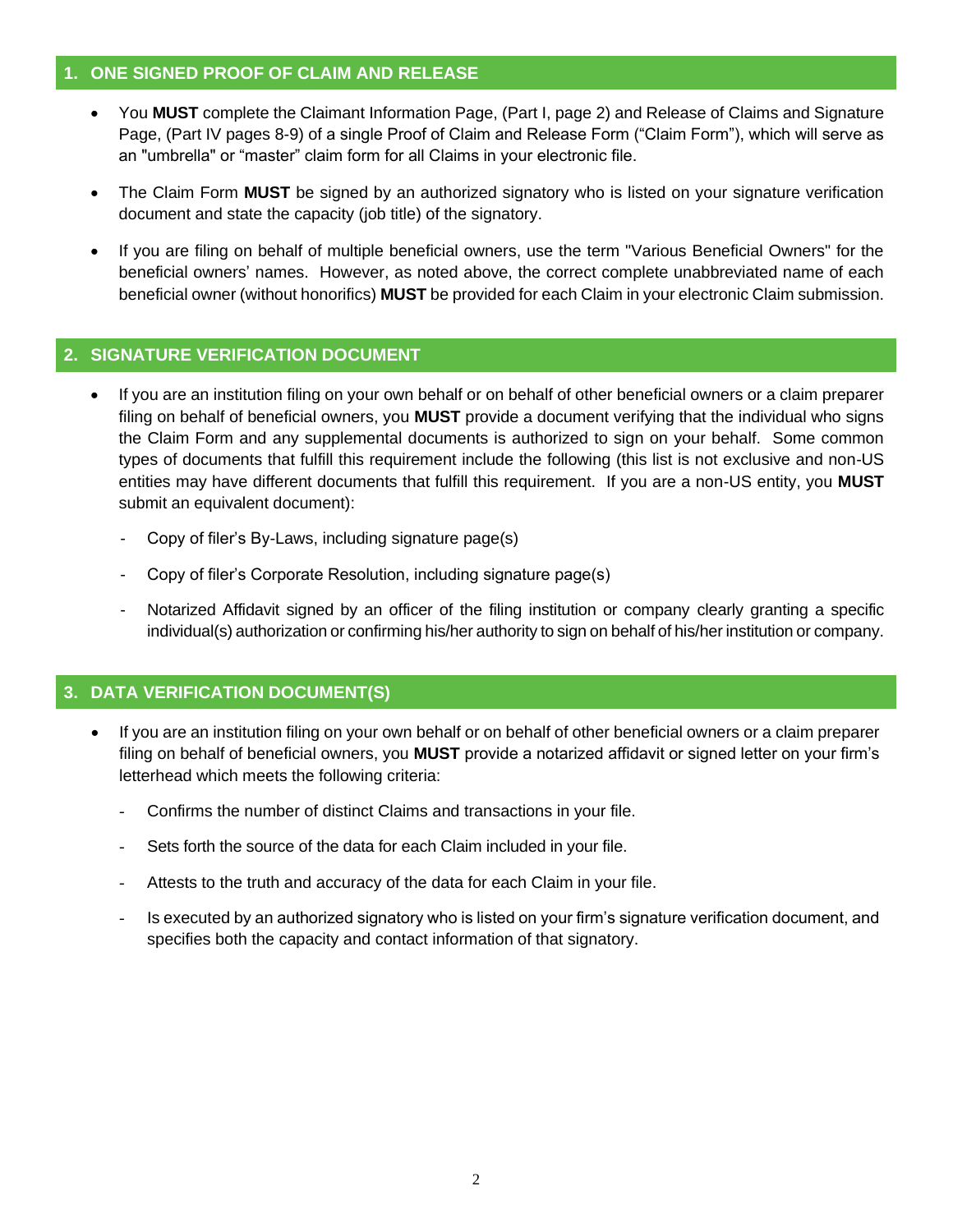#### **4. AUTHORIZATION DOCUMENT (If filing on behalf of clients or customers)**

- If you are an institution or claim preparer filing on behalf of beneficial owners other than yourself, you must provide a current document verifying that you are authorized to file and sign claims on behalf of the beneficial owners of the securities. Some common types of documents that fulfill this requirement include the following (this list is not exclusive and non-US entities may have different documents that fulfill this requirement. If you are a non-US entity, you must submit an equivalent document):
	- Power of Attorney
	- Service Agreement
	- Signed/dated letter on client's company letterhead specifically granting your company authority to file/sign claims on their behalf
	- Notarized affidavit or signed letter on your company's letterhead confirming your authority to file and sign claims on behalf of each client for whom you filed a claim. It must be executed by an officer of the company who is also listed on your signature verification document and reference the capacity and contact information of the signatory.

#### **5. ADDITIONAL DOCUMENTATION (IF REQUESTED) - DATA INTEGRITY AUDIT**

- Filers may be requested, as deemed appropriate by JND Legal Administration and/or Lead Counsel, to provide additional documentation to support the Claims submitted. This data integrity audit is designed to verify the overall integrity of a data file. Accordingly, you **MUST** provide all the requested documentation and the documentation provided **MUST** be independent in nature.
- Even if you provided a letter/affidavit attesting to the truth and accuracy of the data you initially submitted with your electronic file, we may ask for additional specific documentary evidence, which may include trade confirmations, complete monthly statements, or equivalent, to independently verify the details of transactions and/or holding positions. If your file is selected for a data integrity audit, you **MUST** provide all the requested information.

### FAILURE TO COMPLY WITH THIS AUDIT REQUEST WILL RESULT IN THE REJECTION OF ALL CLAIMS ON YOUR ELECTRONIC SUBMISSION

Electronic files will not be deemed submitted unless JND Legal Administration sends you an email acknowledging receipt of your file. Do not assume that your file has been received until you receive this email. If you do not receive such an email within 10 days of your submission, you should contact the electronic filing department at OPKSecurities@JNDLA.com to inquire about your file and confirm it was received.